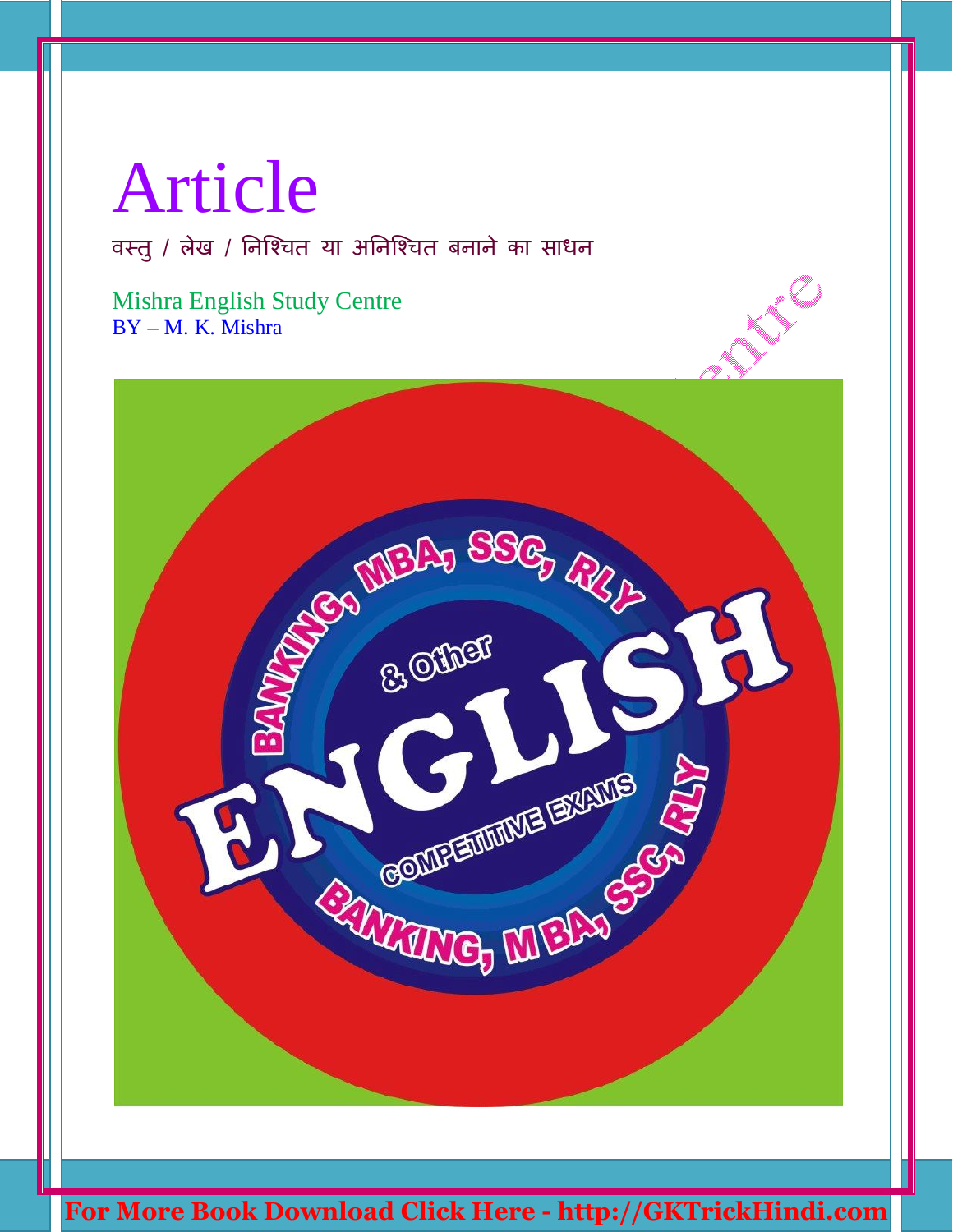Article is an Adjective or determiner that makes a Noun definite or Indefinite.  $\triangleright$  According to uses Article can be divided into two parts.

(i) Indefinite Article  $-(A / An)$ 

(ii) Definite Article - (The)

 $\triangleright$  Indefinite Article - यदि किसी शब्द के प्रथम अक्षर का उच्चारण किसी Consonant Sound (क,

ख, ग, ...) से होता हो, तो उसके पहले Indefinite Article "A" आता हैं।

जबकि यदि किसी शब्द के प्रथम अक्षर का उच्चारण किसी Vowel Sound (अ, आ, … अः) से होता हो,

तो उसके पहले "An" का प्रयोग होता हैं।

Ex.:- a car, a dog, an egg, an honest boy, an M.A …etc.

#### $*$  Uses  $\triangleright$

 $\cdot \cdot$  Indefinite Article comes to denote an Indefinite or uncertain Singular Countable Noun. Ex.:- A Boy is calling you outside the building.

• Indefinite Article comes to introduce a Singular Countable Noun in Indefinite way. Ex.:- I have a car it runs very well.

- $\bullet$  Many + a / an + S.C.N + S.V Ex.:- Many a student is laborious in Patna.
- Indefinite Article comes to show a unit in the meaning of "Per".
	- Ex.:- The banana is ten rupees per dozen.  $\bullet$   $\bullet$   $\bullet$ The banana is ten rupees a dozen.  $\bullet$   $\bullet$   $\bullet$   $\bullet$   $\bullet$   $\bullet$
- \* Indefinite Article comes before "Kind of / Sort of / Type of" to take about an Indefinite kind.

Ex.:- Rabies is a kind of disease with dogs.

 No. of gets Indefinite Article before itself to show a large No. of Countable Nouns in the sense of 'many'.

Ex.:- A no. of students are present in my class.

 Amount of gets Indefinite Article before itself to show a large quantity of an Uncountable Noun / Something in the meaning of 'much'.

Ex.:- An amount of rice is remaining in the kitchen.  $-(\checkmark)$ 

An amount of rice was boiled in the kitchen.  $-(\checkmark)$ 

 Great many / Good many gets Indefinite Article before itself to show a large no. of Countable Nouns.

Ex.:- A great many students are present in the class.

 Indefinite Article comes before 'Great deal of / Good deal of' to show a large no. or Quantity of something in the meaning of many / much. Ex.:- A great deal of student are present in my class.

 Indefinite Article comes before 'lot of' to show a large no. of or Quantity of something in the sense of many / much.

Ex.:- A lot of students are present in the class.

 $\bullet$  Indefinite Article comes before 'few / little' to show a small no. / Quantity of something. Ex.:- A few students are absent today.

BY – Pritam Kumar Raw Mob. - 9534411155 Page 2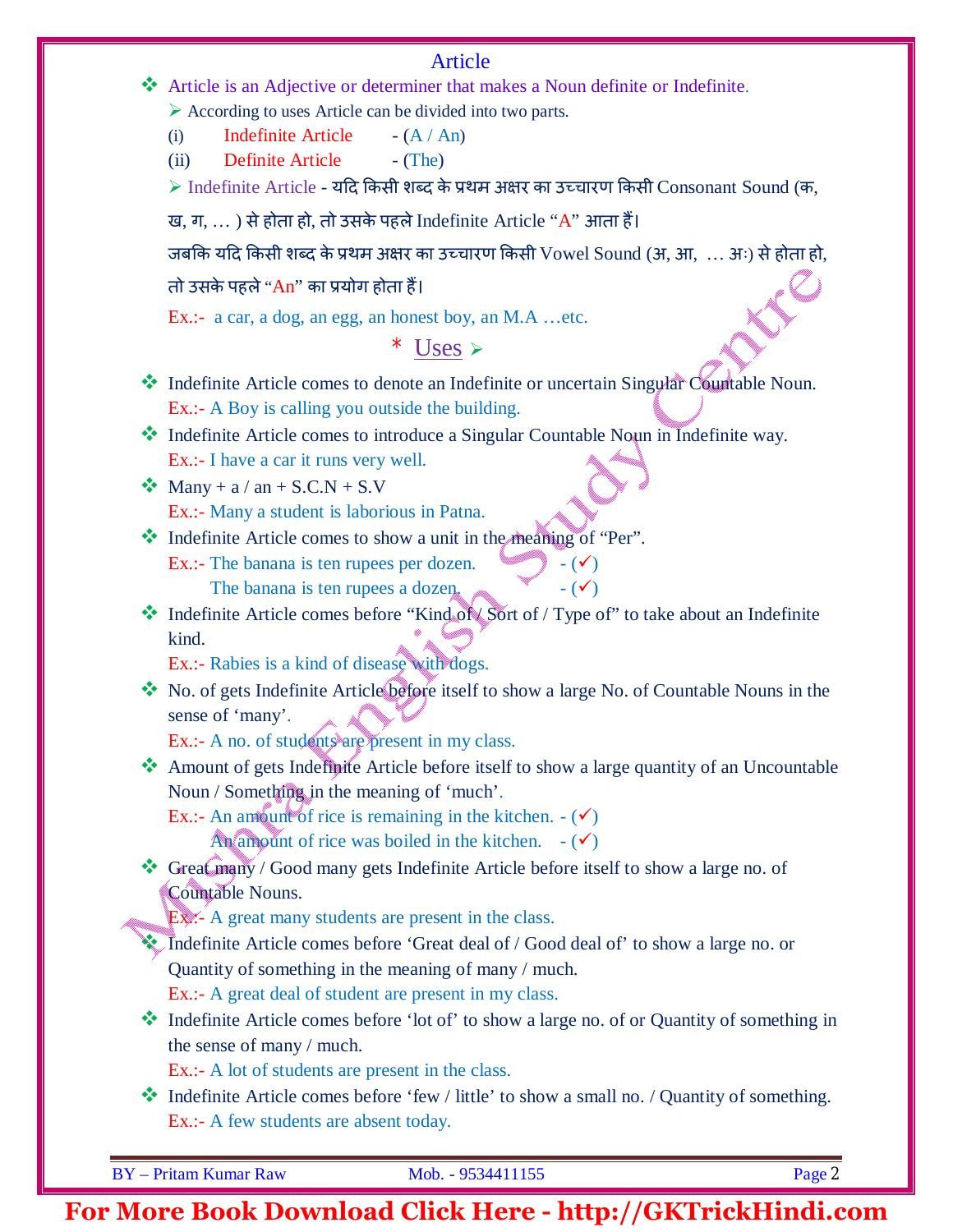|   | Article                                                                                                   |  |  |  |
|---|-----------------------------------------------------------------------------------------------------------|--|--|--|
|   | Indefinite Article comes to introduce ones of occupation.                                                 |  |  |  |
|   | Ex.:- Ram is a singer and I am a dancer.                                                                  |  |  |  |
| 餐 | Indefinite Article can be use before the name of a person also. If we don't know anything                 |  |  |  |
|   | about him or her except the name.                                                                         |  |  |  |
|   | Ex.:- I meet a Raju in train late he told me that he was a student of science.                            |  |  |  |
|   | Note - ध्यान रहे कि, यदि किसी जाने माने व्यक्ति का नाम किसी अन्य के साथ जोड़कर                            |  |  |  |
|   | 3से अन्य पर व्यंग किया जाय, तो उस मशहू रव्यक्ति के नाम में 'A' अथवा 'An' का प्रयोग किया जाता              |  |  |  |
|   | हैं।                                                                                                      |  |  |  |
|   |                                                                                                           |  |  |  |
|   | Ex.:- He thinks himself a Dhoni in long hair.                                                             |  |  |  |
|   | * "A / An + Adjective + S.C.N" comes to introduce the noun in Indefinite way.<br>Ex.:- This is a new car. |  |  |  |
|   |                                                                                                           |  |  |  |
|   | • "What / How / Such + A / An !" is used to make an Exclamation / Surprise.                               |  |  |  |
|   | Ex.:- What a good pen! It is.<br>What an Idea! Sir Ji.                                                    |  |  |  |
|   | * "As / So / Too / This / That + adjective + a / an !" Comes to so surprise.                              |  |  |  |
|   | Ex.:- Too bad a road! It is.                                                                              |  |  |  |
|   | Some Nouns get 'a /an' in their Idiomatic sense.                                                          |  |  |  |
|   | ▶ A - Lie, Word, Bath, Rest, Noise, Bed, Journey, Headache, Hurry, Phone call etc के                      |  |  |  |
|   | साथ Idiomatic sense में 'a' आता हैं।                                                                      |  |  |  |
|   | Ex.:- Don't tell lie. $-(\star)$                                                                          |  |  |  |
|   | Don't tell a lie. $-(\checkmark)$                                                                         |  |  |  |
|   | > An - Attempt, Effort, Attention, Excuse etc के साथ Idiomatic sense में 'an' आता हैं।                    |  |  |  |
|   | Ex.:- He made $\underline{a}$ effort to solve the Question.<br>$ (\times)$                                |  |  |  |
|   | He made an effort to solve the Question.<br>$ (\checkmark)$                                               |  |  |  |
|   | He made $\underline{a}$ attempt to do the work.<br>$-$ ( $\mathbf{x}$ )                                   |  |  |  |
|   | He made an attempt to do the work<br>$ (\checkmark)$                                                      |  |  |  |
|   |                                                                                                           |  |  |  |
|   | $\triangleright$ Definite Article - The                                                                   |  |  |  |
|   | Definite Article comes before a definite or certain Noun.                                                 |  |  |  |
|   | Ex.:- This pen is running very well.<br>$ (\checkmark)$                                                   |  |  |  |
|   | The pen is running very well.<br>$ (\checkmark)$                                                          |  |  |  |
|   | Definite Article comes to make a Noun definite.                                                           |  |  |  |
|   | <b>Ex.:-</b> I know the doctor you are referring to.                                                      |  |  |  |
|   | Definite Article comes before "kind of / short of / type of" to show a definite kind.                     |  |  |  |
|   | Ex.:- I have never seen a kind of problem in my life.<br>$ (\star)$                                       |  |  |  |
|   | I have never seen the kind of problem in my life.<br>$ (\checkmark)$                                      |  |  |  |
|   | A Superlative form gets Definite Article before itself.                                                   |  |  |  |
|   | Ex.:- Ram is the smartest boy of my class.                                                                |  |  |  |
|   | A Proper Adjective gets Definite Article before itself.                                                   |  |  |  |
|   | Ex.:- The American policy is not well.                                                                    |  |  |  |
|   |                                                                                                           |  |  |  |
|   | <b>BY</b> - Pritam Kumar Raw<br>Mob. - 9534411155<br>Page 3                                               |  |  |  |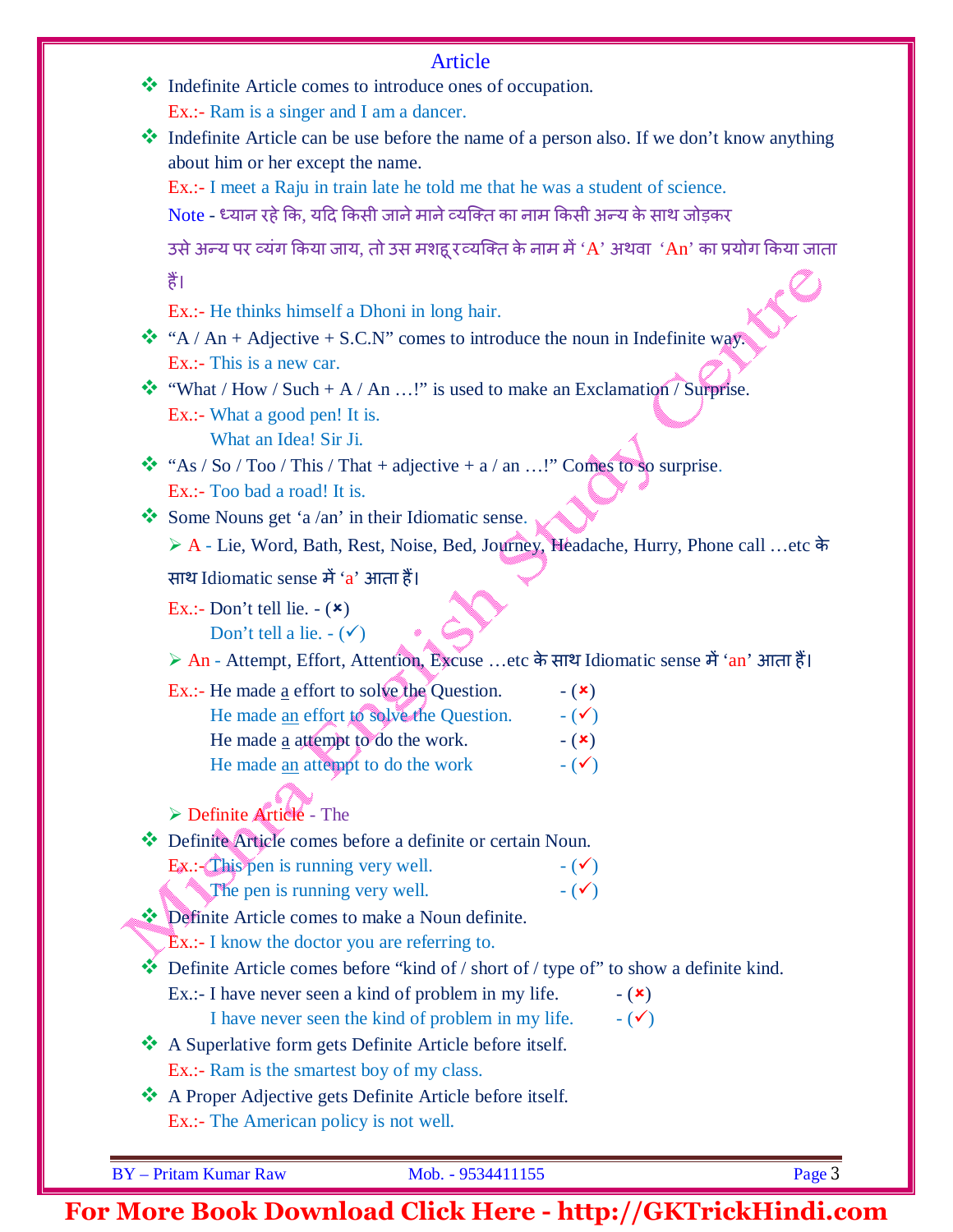| <b>Article</b>                                                                             |
|--------------------------------------------------------------------------------------------|
| An Ordinal Adjective of number gets Definite Article before itself.                        |
| Ex.:- The third Umpire is very honest.                                                     |
| Definite Article comes before a Comparative form also to make a Comparison +               |
| Selection in 1:2.                                                                          |
| Ex.:- Ram is the taller of Mohan and Sohan.                                                |
| Definite Article comes before a Comparative form also to show a Reciprocal                 |
| Comparison.                                                                                |
| Ex.:- The faster you run, the quicker a reach.<br>$ (\checkmark)$                          |
| $ (\checkmark)$<br>The more he gets, the more he demands.                                  |
| * Former and latter get Definite Article before themselves.                                |
| Ex.:- The former chapter was very easy.                                                    |
| * If a study subject is possessed by any one gets Definite Article before itself.          |
| Ex.:- The Physics of H.C Verma are very difficult.                                         |
| <b>V</b> If a place name denotes a team gets Definite Article before itself.               |
| Ex.:- The India are batting first in this match.                                           |
| Definite Article comes before few / little to make definite form of few / little number or |
| Quantity.                                                                                  |
| Ex.:- The few students sitting in my class are very laborrous                              |
| The little rice in the kitchen is boiled.                                                  |
| Truth gets Definite Article before itself.                                                 |
| Ex.:- He always speaks the truth.                                                          |
| $\mathbf{\hat{*}}$ The + Adjective comes to show the entire community of the same Quality. |
| Ex.:- The poor are very laborious.                                                         |
| Definite Article comes before the Name of a Post.                                          |
| Ex.:- The Manager, The P.M. The C.M  etc.                                                  |
| Number of gets Definite Article before itself to show a counting.                          |
| Ex.:- The number of students is increasing in my class.                                    |
| Amount of gets Definite Article before itself to show a Quality.                           |
| Ex.:- The amount of rice is very low in the kitchen.                                       |
| Definite Article comes before the Name of Sides.                                           |
| Ex.:- The East, The West, The North, The South  etc.                                       |
| Definite Article comes before the Name of the Parts of Universe.                           |
| $\mathbf{Ex}$ : The Sun, The Moon, The Sky  etc.                                           |
| The Name of Historical event gets Definite Article before itself.                          |
| Ex.:- The Cargill war, The green revolution  etc.                                          |
| Definite Article comes before the parts of government.                                     |
| Ex.:- The Parliament, The Judiciary etc.                                                   |
| The Name of a Political party gets Definite Article before itself.                         |
| Ex.:- The BJP, The UPA, The Congress etc.                                                  |
| Definite Article comes before the Name of all kingdom family.                              |
| Ex.:- The Mughal, The Maurya, The Aryan etc.                                               |
| Definite Article comes before the Headline of a writing.                                   |

BY – Pritam Kumar Raw Mob. - 9534411155 Page 4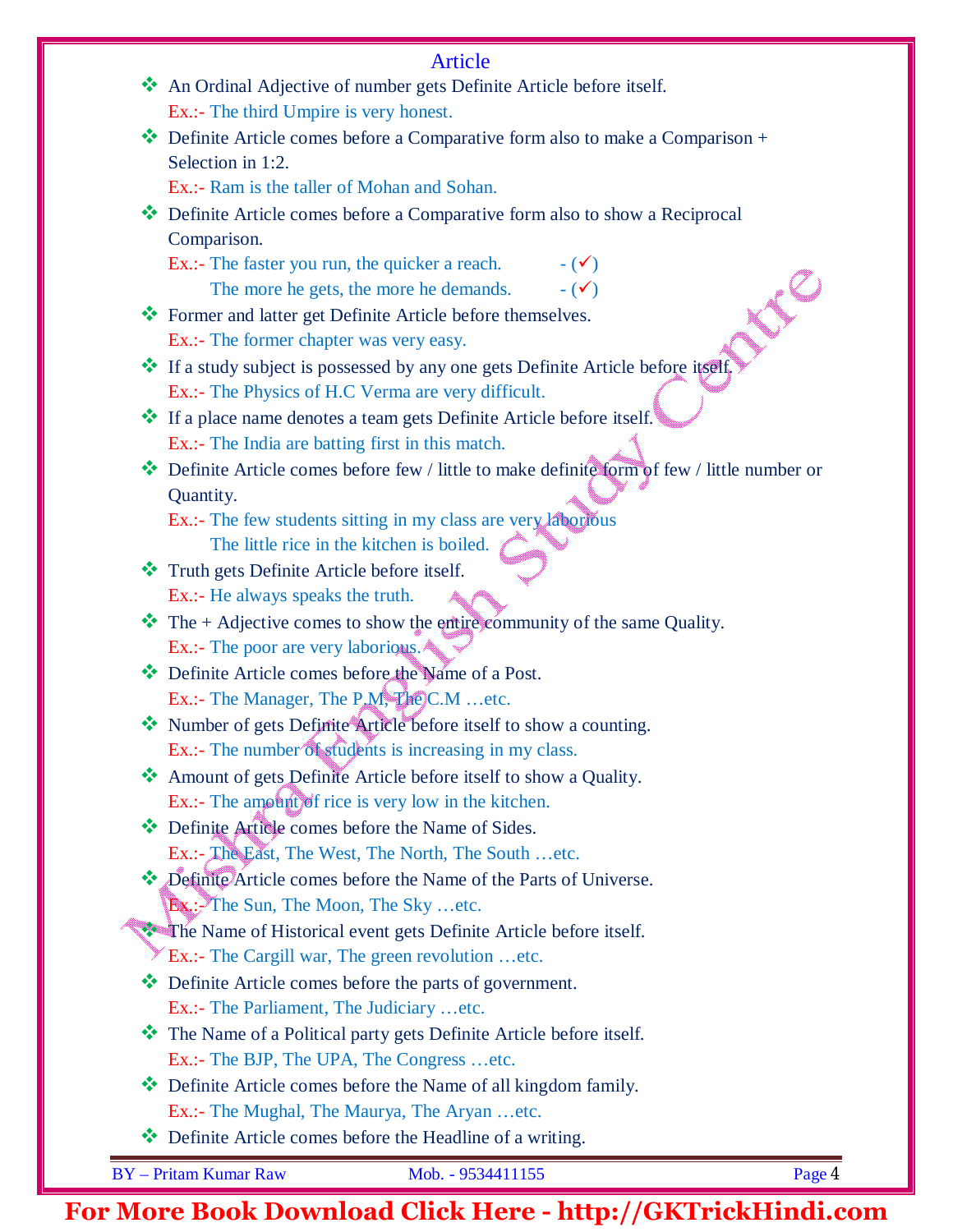Ex.:- Write a note on the poverty.

Definite Article comes before the repetition of a Noun in Sentence.

Ex.:- I have a pen, when I saw the pen first time I knew that it would run well. I have a car but now I want to sell the car.

- $\triangle$  A Weather Name + Season get Definite Article before itself. Ex.:- He will come in the winter season.
- Definite Article comes before the Proper Name of an armed forces. Ex.:- The Air force, The BSF, The CRPF …etc.
- Definite Article comes before the Name of a Musical Instruments. Ex.:- The Tabla, The Harmonium, The Drum …etc.
- Definite Article comes the Name of a Religion, Caste or Sub-caste. Ex.:- The Hindu, The Muslim, The Rajput …etc.
- Definite Article comes before a Title Name (without proper name). Ex.:- The Tiwari is a good singer.
- Definite Article comes before the Name of a Person also if it comes with its Adjective. Ex.:- The late Gandhi ji the honorable Manmohan Singh.
- $\dots$ े यदि किसी जाने माने व्यक्ति का नाम किसी अन्य के नाम के साथ जोड़ कर प्रशंसा का भाव दर्शाया जाए, तो उस विख्यात व्यक्ति के नाम में Article "The" आता हैं।

Ex.:- Kalidas was the Shakespeare of India.

- Definite Article comes before the Proper Name of a Water Containing Place (सागर, महासागर, नदी, नहर, झरना, तालाब ...etc का Proper Name) Ex.:- The Ganga, The Swez, The Chilka …etc.
- Definite Article comes before the proper name of a Travelling resource. (Ěेन, थलयान,

#### जलयान,वायुयान)

Ex.:- The Rajdhani Express, The Indian Airlines, The Vikrant …etc.

- Definite Article comes before the Proper Name of a Mountain Peak series. Ex.:- The Himalaya, The Vindhyanchal …etc.
- ◆ Definite Article comes before the Name of an Island series. Ex.:- The Andaman-Nicobar, The Newzeland …etc.
- Definite Article comes before the Name of Deserts. Ex.:- The Sahara, The Thar …etc.

◆ **Definite Article comes before the Name of Epic / Book / Magazine …etc.** 

- Ex.:- The Ramayana, The Mahabharata, The Arabian …etc.
- Definite Article comes before the Proper Name of a Printed Article. (समाचार-पत्र, पत्रिका, ग्रथ, पुस्तक ...etc.)

Ex.:- The The Hindu, The India Today, The Times of India …etc.

- ◆ Definite Article comes before a Telecasting Program or Broadcasting Program. Ex.:- The Dhoom, The Khani Ghar - Ghar Ki, The Nagraj, The Dhruv …etc.
- Definite Article comes before the Name of an Organization.

BY – Pritam Kumar Raw Mob. - 9534411155 Page 5

**ANC**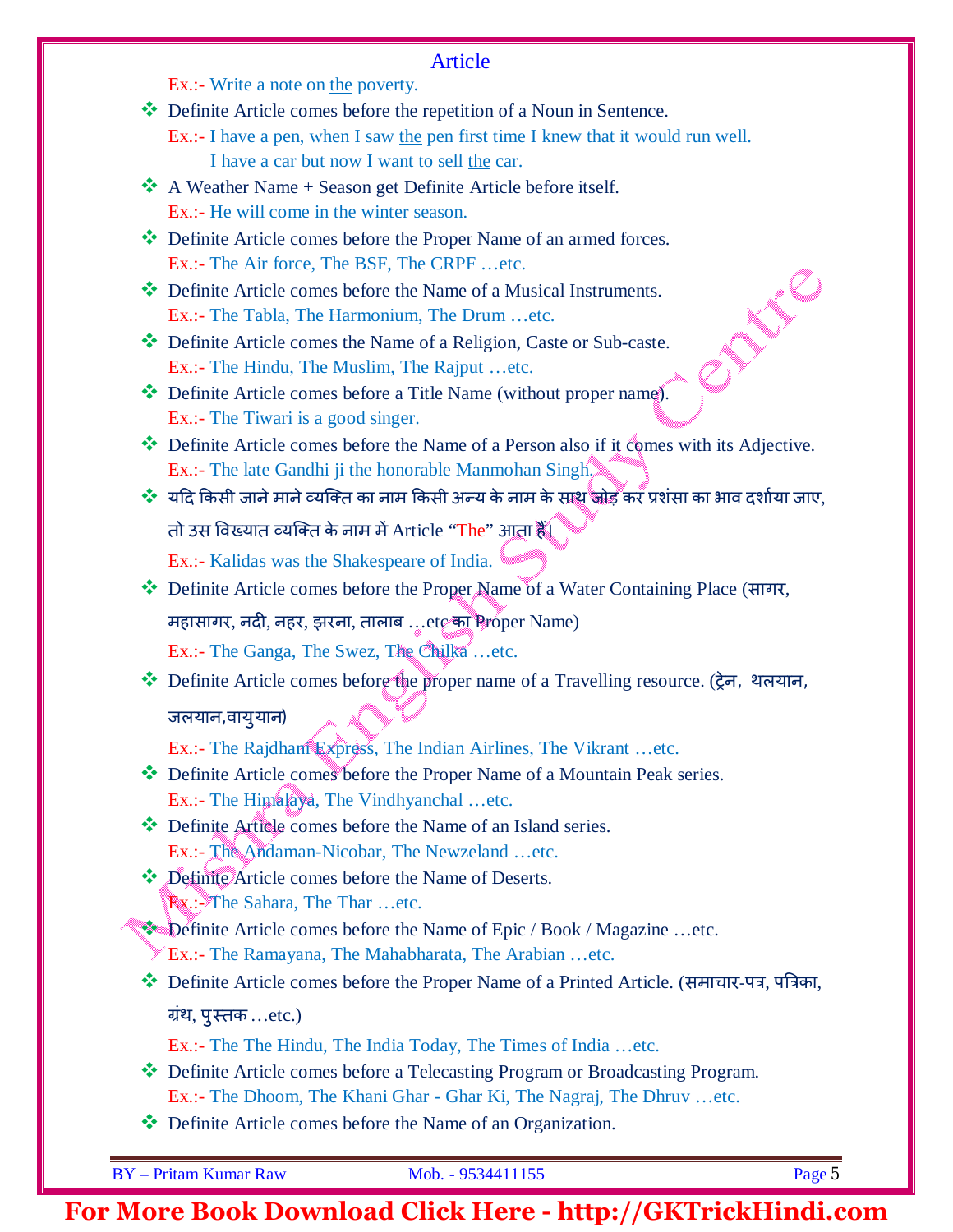| Ex.:- The Red-Cross Society, The Consumer Forum etc.                                                     |
|----------------------------------------------------------------------------------------------------------|
| Definite Article comes before the Name of the Parts of Body.<br>Ex.:- The Nose, The Eye's, The Hand etc. |
| ❖ यदि किसी Abbreviation (संक्षेप) के प्रत्येक अक्षर को मिलाकर एक शब्द की संरचना बनाई जाती हो, तो         |
| वह किसी संस्था को दर्शाता हैं, और उसके साथ Article "The" आता हैं।                                        |
| Ex.:- The UNESCO, The SAARC, The UNICEF etc.                                                             |
| Note - यदि किसी Abbreviation के letter से Common Degree का पता चले, तो उसमे "A" अथवा                     |
| "An" आता हैं।                                                                                            |
|                                                                                                          |
| Ex.:- I am an M.A, You are a B.A.<br>Definite Article comes before the Name of the Unique of the world.  |
| Ex.:- The Tajmahal, The China wall, The Efill Tower  etc.                                                |
| If a Place Name shows its Internal world famous quality by name gets Definite Article                    |
| before itself.                                                                                           |
| Ex.:- The Punjab, The USA, The UK, The Scott-land, The Nether-land etc.                                  |
| Meal gets Definite Article before itself.                                                                |
| Ex.:- I have taken the meal.                                                                             |
| * Beginning and End gets Definite Article before themselves.                                             |
| Ex.:- The beginning was very artistic.<br>The End.                                                       |
| ❖ यदि किसी Noun को किसी Preposition के पहले रखते हु एनिश्चितता का भाव दरश्य जाए, तो किसी भी              |
|                                                                                                          |
| प्रकार के Noun के पहले Article "The" आता हैं।                                                            |
| Ex.:- Ram is honest.<br>$ (\checkmark)$<br>$ (\checkmark)$<br>The Ram of the Ramayana was great.         |
| Water is colourless.<br>$ (\checkmark)$                                                                  |
| The water is colourless.<br>$ (x)$                                                                       |
| The water of this river is very dirty.<br>$ (\checkmark)$                                                |
| Honesty is the best policy.<br>$ (\checkmark)$                                                           |
| $ (\checkmark)$<br>The Honesty of Gandhi is great.                                                       |
|                                                                                                          |
| No Uses of Article >                                                                                     |
| Generally a Proper Noun does not get Article before itself.                                              |
| $\mathbf{\mathbf{\mathsf{Ex}}}\mathbf{}$ India is a secular country.                                     |
| Generally Article does not come before a Common Noun Plural Number.                                      |
| Ex.:- Boys are honest.                                                                                   |
| Generally Article does not come before a Material Noun.<br>Ex.:- Water is colourless.                    |
| Generally an Abstract Noun does not get Article before itself.                                           |
| Ex.:- Honesty is the best policy.                                                                        |
| Kind of, Sort of and Type of etc stop taking Article if they come just after a "Wh-                      |
| word."                                                                                                   |
| <b>BY</b> - Pritam Kumar Raw<br>Page 6<br>Mob. - 9534411155                                              |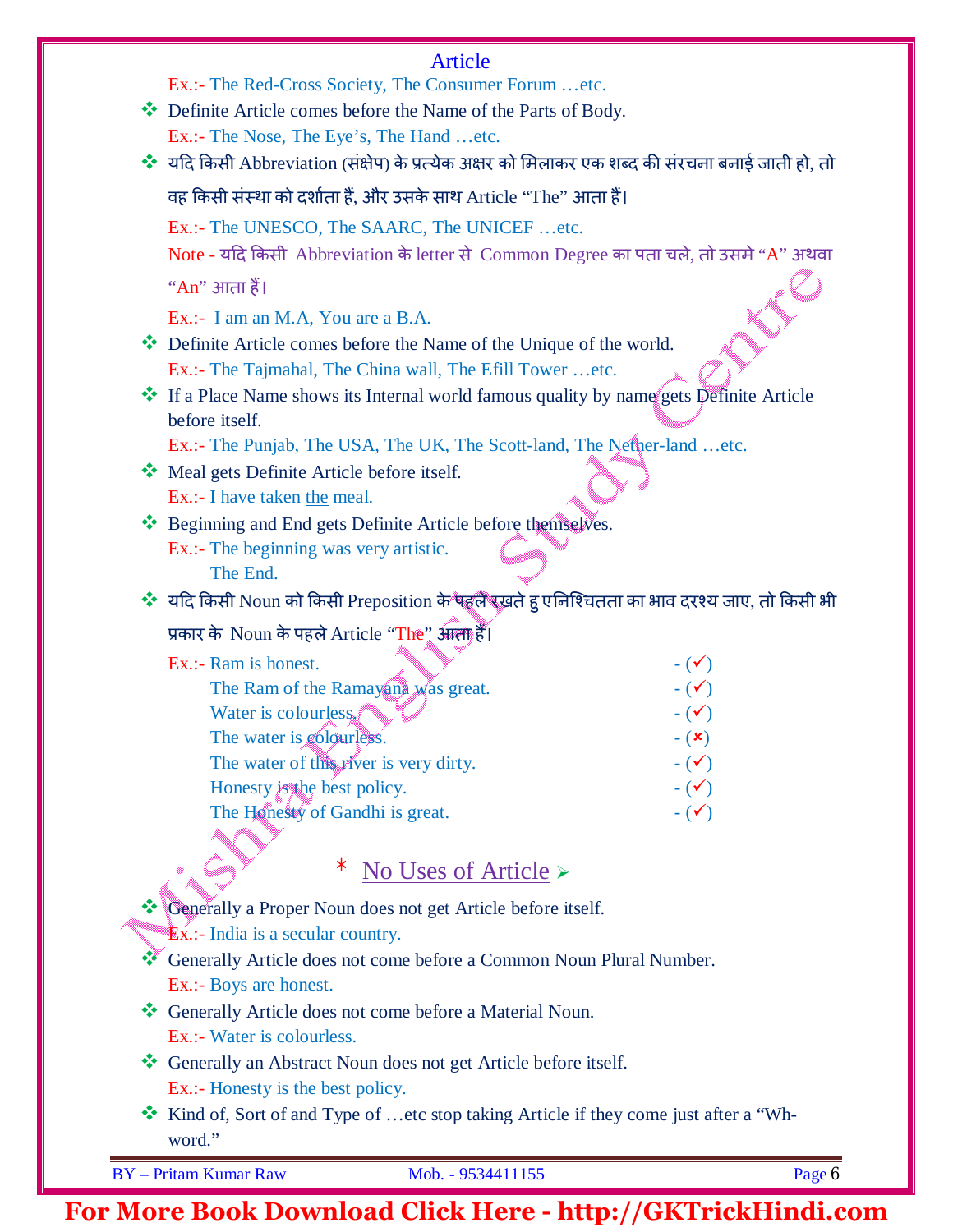|                                                | Article                                                                                      |                 |  |  |
|------------------------------------------------|----------------------------------------------------------------------------------------------|-----------------|--|--|
| Ex.:- What kinds of problem have you?          |                                                                                              |                 |  |  |
| except the first-one.                          | * If more post than one comes together for the same Noun or Pronoun don't get Article        |                 |  |  |
|                                                | Ex.:- Ram is the Manager, the Director and the Financer of this company. $-(\star)$          |                 |  |  |
|                                                | Ram is the Manager, Director and Financer of this company.                                   | $ (\checkmark)$ |  |  |
|                                                | <b>☆</b> If more Superlative form or Adjectives comes together for the same Noun or Pronoun  |                 |  |  |
| don't gets Article except the first-one.       |                                                                                              |                 |  |  |
|                                                | Ex.:- Ram is the tallest, the smartest and the handsome boy of my class.                     | $ (x)$          |  |  |
|                                                | Ram is the tallest, smartest and handsome boy of my class.                                   | $ (\checkmark)$ |  |  |
|                                                | * Generally Article does not come before the name of a game.                                 |                 |  |  |
| Ex.:- Football is a nice game.                 |                                                                                              |                 |  |  |
|                                                | Note - ध्यान रहे कि यदि किसी खेल के नाम से उस खेल को खेलने वाली वस्तु का बोध हो, तो खेल के   |                 |  |  |
| नाम के पहले Article "The" आता हैं।             |                                                                                              |                 |  |  |
| Ex.:- There is no air in the football.         |                                                                                              |                 |  |  |
|                                                | Generally Article does not come before the name of language.                                 |                 |  |  |
| Ex.:- Hindi is a difficult language.           |                                                                                              |                 |  |  |
|                                                | Note - ध्यान रहे कि यदि किसी भाषा के नाम से उस भाषा को बौलने वाले भाषियों का बोध हो, तो उसके |                 |  |  |
| पहले Article "The" आता हैं।                    |                                                                                              |                 |  |  |
| Ex.:- We are the Hindu.                        |                                                                                              |                 |  |  |
|                                                | A Title name stops taking Article if it comes with a Proper Name.                            |                 |  |  |
| Ex.:- Manoj Tiwari is a good singer.           |                                                                                              |                 |  |  |
|                                                | A Title name stops taking Article if it comes after the word 'Title'.                        |                 |  |  |
|                                                | Ex.:- The tile of Tiwari is very famous.                                                     |                 |  |  |
|                                                | A Post name stops taking Article if it comes after the word Post / Rank.                     |                 |  |  |
|                                                | Ex.:- The Post of Manager is very honorable.                                                 |                 |  |  |
|                                                | A Post name stops taking Article if it comes as the object of an appointing verb. (Select,   |                 |  |  |
| Elect, Make, Decide, Appoint etc.)             |                                                                                              |                 |  |  |
| Ex.:- He was elected Manager for this project. |                                                                                              | $ (\checkmark)$ |  |  |
|                                                | He was appointed Manager for this project.                                                   | $ (\checkmark)$ |  |  |
|                                                | Article does not come before any one's fake caste.                                           |                 |  |  |
|                                                | Ex <sub>i</sub> :- He has become Pandit in red clothing / Dhoti-Kurta.                       |                 |  |  |
|                                                | Generally Society does not get Article before itself.                                        |                 |  |  |
|                                                | $Ex$ : We are social animals and live in society.                                            |                 |  |  |
|                                                | Generally Article does not come before Dinner, Supper, Lunch and Break-fast.                 |                 |  |  |
| Ex.:- I have taken lunch.                      |                                                                                              |                 |  |  |
| 參<br>taking Article before itself.             | A Noun that comes just after a Possessive, Demonstrative Distributive Adjective stops        |                 |  |  |
| Ex.:- My the car is running well.              |                                                                                              | $ (\star)$      |  |  |
| My car is running well.                        |                                                                                              | $ (\checkmark)$ |  |  |
|                                                | * Generally a Noun that comes after a Preposition stops taking Article before itself.        |                 |  |  |
| Ex.:- He has come by car.                      |                                                                                              |                 |  |  |
| <b>BY</b> - Pritam Kumar Raw                   | Mob. - 9534411155                                                                            | Page 7          |  |  |
|                                                |                                                                                              |                 |  |  |